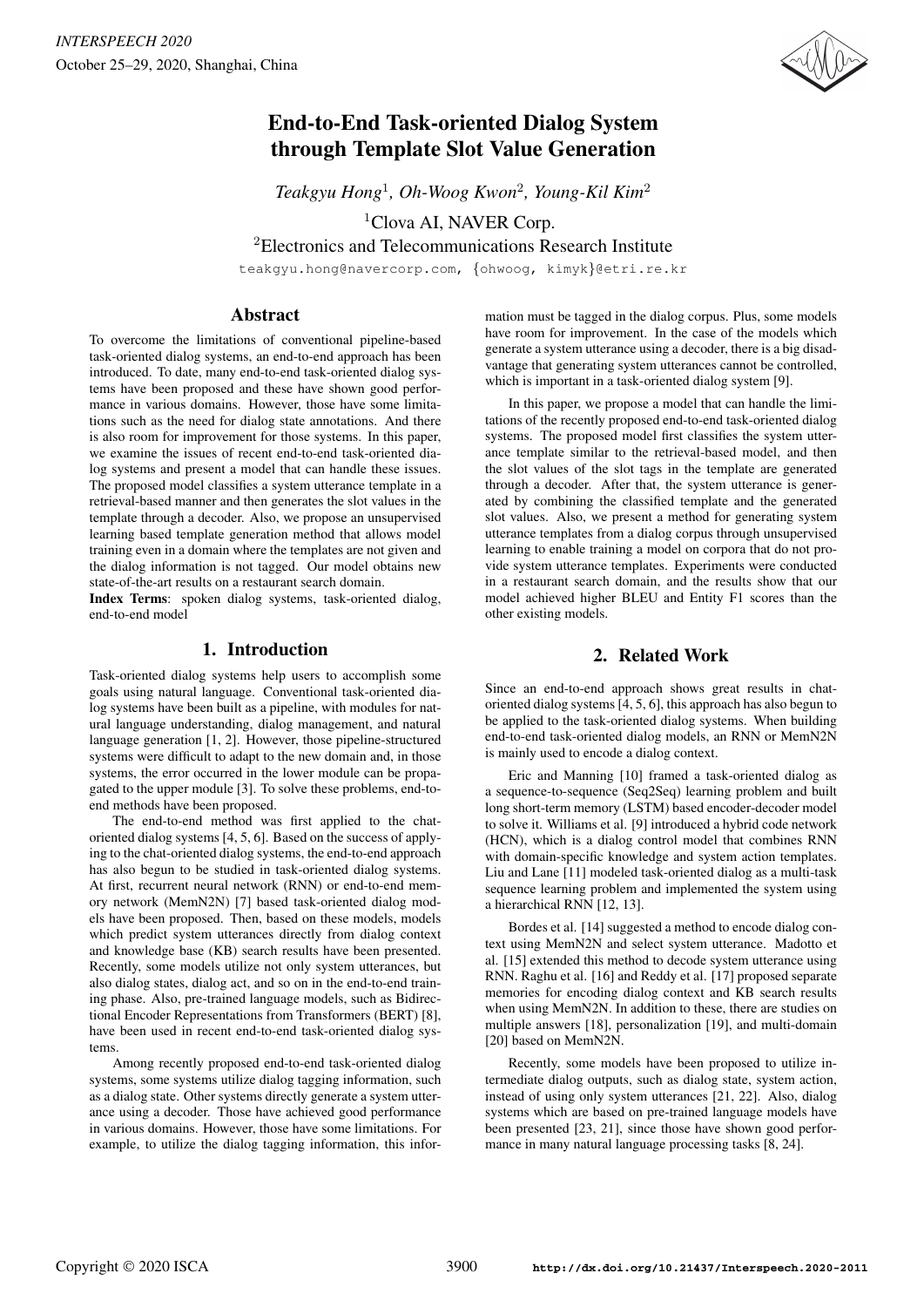

Figure 1: *The proposed end-to-end task-oriented dialog system through template slot value generation.*

# 3. Proposed Method

In this section, we analyze the limitations of existing end-to-end task-oriented dialog systems and present a model and method to overcome those limitations.

## 3.1. The Limitations of Existing Dialog Systems

There are two main characteristics of the recently proposed endto-end task-oriented dialog systems. The first is that dialog labels, such as dialog state, are used when train a model. Some publicly available corpora provide such labels. However, most real dialog corpora do not have those kinds of information, and labeling such information requires a lot of human effort. Therefore, ultimately, it would be desirable to develop a model that can be trained without such tagging information.

The second is that the system utterance is generated in a word-by-word manner using a decoder. In this class of models, dialog context and KB search results are encoded, and then system utterance is generated through a decoder in a word-by-word manner. It has the advantage that any dialog labels are not required. However, since those are a generative model, problems of the generative model may occur as in chat-oriented dialog. Furthermore, those cannot control system utterances. Considering that the purpose of a task-oriented dialog system is to provide the user with desired information, it is important to be able to control the utterances. Plus, generative models have the problems of degenerated behavior and credit assignment over a long horizon when applying reinforcement learning [25].

#### 3.2. End-to-End Task-oriented Dialog System through Template Slot Value Generation

We designed an end-to-end task-oriented dialog system to overcome the limitations mentioned in 3.1. The proposed model, shown in Figure 1, first classifies the system utterance template and then generates the slot values in the template through a decoder. The final system utterance is generated by combining the template and slot values. We introduce its detailed implementation in the below sections.

#### *3.2.1. Encoding the dialog context and KB search results*

The dialog context indicates user and system utterances up to the current turn and the KB search results are the results of the system utterance requesting the KB search.

First, the dialog context is encoded through BERT. In BERT, there is a special token, *[CLS]*, used when pre-train the model. In our model, we regard the embedding of this token,  $\mathbf{d} \in \mathbb{R}^{d_E}$ , as a dialog context encoding, where  $d_E$  is a hidden size of BERT. Then, to identify tokens related to the dialog context among the KB search results tokens,  $\mathbf{k}_1, \mathbf{k}_2, ..., \mathbf{k}_{N_{\text{KR}}} \in$  $\mathbb{R}^{|V_{KB}|}$  (one-hot representations), where  $N_{KB}$  is the maximum number of KB search results tokens, a query  $\mathbf{u} \in \mathbb{R}^{d_M}$  is created based on the dialog context embedding h, and then KB search results tokens are encoded through the MemN2N,

$$
\mathbf{u} = \mathbf{dM}_B \qquad \mathbf{m}_i = \mathbf{M}_A \mathbf{k}_i \quad \mathbf{c}_i = \mathbf{M}_C \mathbf{k}_i \quad (1)
$$

$$
p_i = \text{Softmax}(\mathbf{u}^\top \mathbf{m}_i) \qquad \mathbf{o}_i = p_i \mathbf{c}_i \qquad \mathbf{o} = \sum \mathbf{o}_i, \quad (2)
$$

i

where  $\mathbf{M}_B \in \mathbb{R}^{d_E \times d_M}$ ,  $\mathbf{M}_A \in \mathbb{R}^{d_M \times |V_{KB}|}$ , and  $\mathbf{M}_C \in$  $\mathbb{R}^{d_M \times |V_{KB}|}$  are embedding matrices,  $d_M$  is a dimension of memory vector, and  $|V_{KB}|$  is the size of KB vocabulary.

To extend our model to handle  $K$  hop operations, we stack memory layers and explore two types of weight tying [7].

- Adjacent (Adj)
	- The input to layers above:  $\mathbf{u}^{k+1} = \mathbf{u}^k + \mathbf{o}^k$ .
	- The output embedding for one layer is the input embedding for the one above, i.e.  $\mathbf{M}_{A}^{k+1} = \mathbf{M}_{C}^{k}$ .
- Layer-wise (Layer)
	- The input to layers above:  $\mathbf{u}^{k+1} = \mathbf{G} \mathbf{u}^k + \mathbf{o}^k$ , where  $\mathbf{G} \in \mathbb{R}^{d_M \times d_M}$  is a linear mapping.
	- The input and output embeddings are the same across different layers, i.e.  $M_A^1 = M_A^2 = ... =$  $\mathbf{M}_{A}^{K}$  and  $\mathbf{M}_{C}^{1} = \mathbf{M}_{C}^{2} = \ldots = \mathbf{M}_{C}^{K}$ .

The final embedded representation of dialog context and KB search results is  $\mathbf{e} = \mathbf{u}^{\tilde{K}+1} \in \mathbb{R}^{d_M}$ .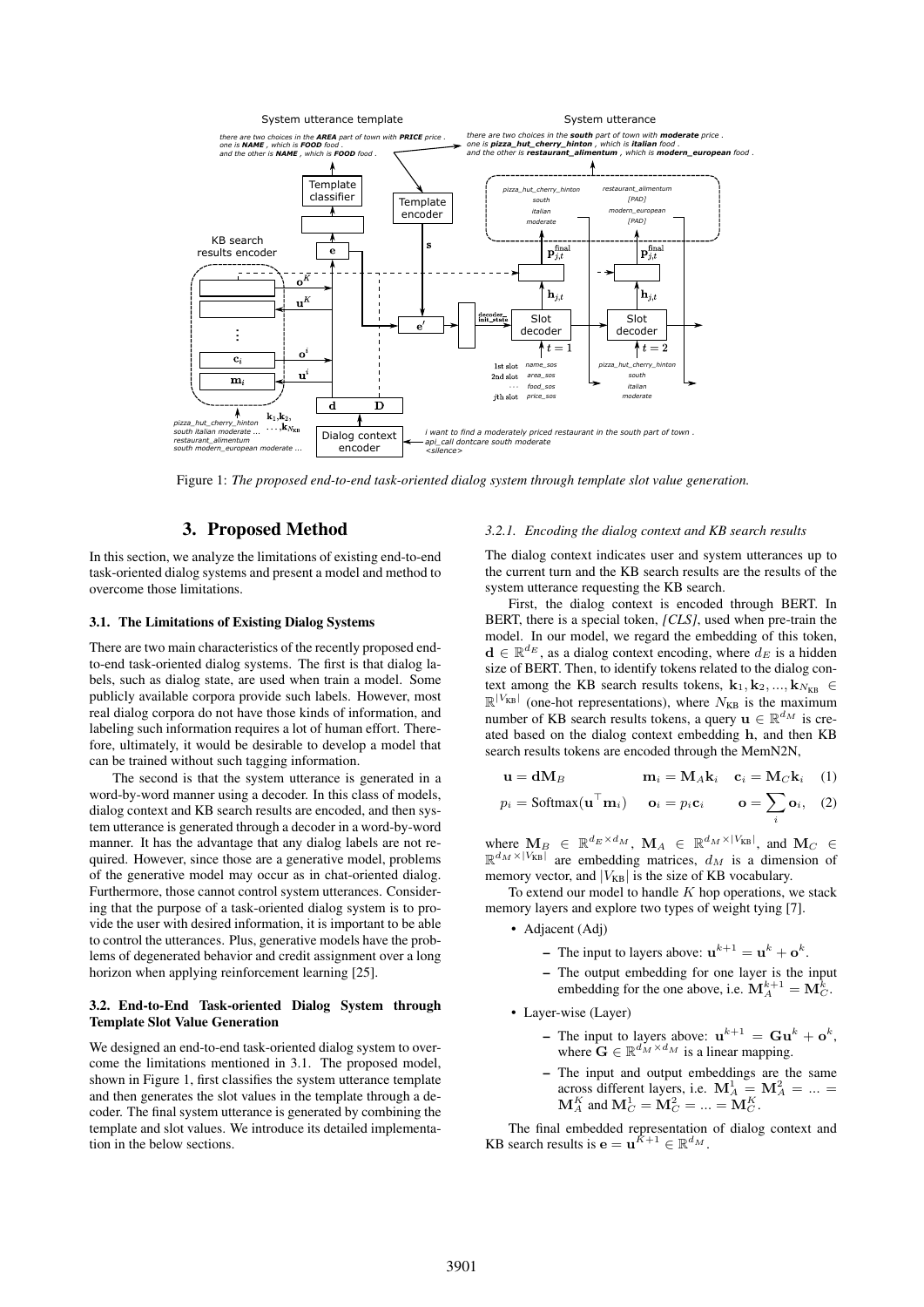#### *3.2.2. Classifying the system utterance template*

From the dialog context and KB search results embedding e, the system utterance template is classified through a softmax layer,

$$
\mathbf{p}^{sys} = \text{Softmax}(\mathbf{W}_{sys}\mathbf{e}),\tag{3}
$$

where  $\mathbf{W}_{sys} \in \mathbb{R}^{N_{sys} \times d_M}$  is a trainable parameter and  $N_{sys}$  is the number of templates.

#### *3.2.3. Decoding the slot values of the slot tags in the template*

The slot values in the template will be affected by the classified template as well as the dialog context and KB search results. So, when setting the decoder initial state, we include both information sources,

$$
\mathbf{e}' = \mathbf{e} \oplus \mathbf{s} \tag{4}
$$

$$
\textbf{decoder\_init\_state} \quad = \quad \tanh(\mathbf{W}_{init}\mathbf{e}' + \mathbf{b}_{init}), \quad (5)
$$

where  $\mathbf{s} \in \mathbb{R}^{N_{\text{sys}}}$  is the one-hot vector of template,  $\oplus$  indicates concatenation,  $\mathbf{W}_{\text{init}} \in \mathbb{R}^{d_D \times (d_M + N_{\text{sys}})}$  and  $\mathbf{b}_{\text{init}} \in \mathbb{R}^{d_D}$  are weight and bias, respectively, and  $d<sub>D</sub>$  is a decoder state size. In training phase, s is set to ground truth and in inference phase, it is set to a template which has the highest value of  $\mathbf{p}_{sys}$ .

The slot values appearing in the template are mostly influenced by the dialog context and KB search results. So, when generating the slot values using a decoder, attention and copy mechanisms were applied to utilize that information. For  $j$ th slot tag, for each decoding step  $t$ , token probabilities through the attention mechanism are calculated as follows [10]:

$$
\mathbf{X} = \mathbf{D} \oplus \mathbf{O} \tag{6}
$$

$$
\mathbf{u}_{j,t} = \tanh(\mathbf{X}\mathbf{W}_X + \mathbf{W}_H \mathbf{h}_{j,t})^\top \mathbf{v} \tag{7}
$$

$$
\mathbf{a}_{j,t} = \text{Softmax}(\mathbf{u}_{j,t}) \tag{8}
$$

$$
\tilde{\mathbf{x}}_{j,t} = \sum_i a_{j,t,i} \mathbf{x}_i \tag{9}
$$

$$
\mathbf{p}_{j,t}^{\text{attn}} = \text{Softmax}(\mathbf{W}_{A}[\mathbf{h}_{j,t} \oplus \tilde{\mathbf{x}}_{j,t}]) \quad (10)
$$

where  $\mathbf{D} \in \mathbb{R}^{N_{\text{con}} \times d_E}$  represents all dialog context tokens vectors of the final layer of BERT,  $N_{\text{con}}$  is the maximum number of dialog context tokens,  $\mathbf{O} \in \mathbb{R}^{N_{\text{KB}} \times d_M}$  represents all KB search result tokens vectors  $(\{{\bf o}_{i}^{K}\}_{i=1}^{N_{KB}})$ ,  ${\bf X} \in \mathbb{R}^{(N_{con}+N_{KB}) \times d_E}$  is a concatenation of dialog context and KB search results tokens embeddings,  $\mathbf{x}_i \in \mathbb{R}^{d_E}$  is the *i*th row of **X**, and  $\mathbf{h}_{j,t} \in \mathbb{R}^{d_D}$ is a decoder hidden state.  $\mathbf{W}_X \in \mathbb{R}^{d_E \times d_A}, \mathbf{W}_H \in \mathbb{R}^{d_A \times d_D},$  $\mathbf{v} \in \mathbb{R}^{d_A}$ , and  $\mathbf{W}_A \in \mathbb{R}^{|V| \times (d_D + d_E)}$  are trainable model parameters, where  $V$  is vocabulary. In the  $tanh()$  of equation 7, the result of right-hand side broadcasts to the left-hand side for addition. For simplicity, we set  $d_E = d_M = d_D$ .

For jth slot tag, for each decoding step  $t$ , token probabilities through the copy mechanism are calculated as follows:

$$
\mathbf{p}_{j,t}^{\text{con}} = \text{Softmax}(\mathbf{D}\mathbf{h}_{j,t}) \tag{11}
$$

$$
\mathbf{p}_{j,t}^{\text{KB}} = \text{Softmax}(\mathbf{Oh}_{j,t}). \tag{12}
$$

Then, convert them to have |V| dimension,  $\tilde{\mathbf{p}}_{j,t}^{\text{con}}, \tilde{\mathbf{p}}_{j,t}^{\text{KB}} \in \mathbb{R}^{|V|}$ , and combine with a soft gating mechanism

$$
\alpha_{j,t}^{\text{con-KB}} = \text{Sigmoid}(\mathbf{w}_C[\mathbf{h}_{j,t} \oplus \mathbf{d} \oplus \mathbf{o}^K]) \qquad (13)
$$

$$
\mathbf{p}_{j,t}^{\text{con-KB}} = \alpha_{j,t}^{\text{con-KB}} \tilde{\mathbf{p}}_{j,t}^{\text{con}} + (1 - \alpha_{j,t}^{\text{con-KB}}) \tilde{\mathbf{p}}_{j,t}^{\text{KB}}, \quad (14)
$$

where  $\mathbf{w}_C \in \mathbb{R}^{d_D+d_E+d_M}$  is a trainable parameter.



Figure 2: *Unsupervised learning based template generation. Utterances in bold are used as templates.*

To generate a token from attention and copy probabilities, we once again combine with a soft gating mechanism

$$
\alpha_{j,t}^{\text{final}} = \text{Sigmoid}(\mathbf{w}_F[\mathbf{h}_{j,t} \oplus \mathbf{d} \oplus \mathbf{o}^K]) \qquad (15)
$$

$$
\mathbf{p}_{j,t}^{\text{final}} = \alpha_{j,t}^{\text{final}} \mathbf{p}_{j,t}^{\text{attn}} + (1 - \alpha_{j,t}^{\text{final}}) \mathbf{p}_{j,t}^{\text{con-KB}}, \quad (16)
$$

where  $w_F \in \mathbb{R}^{d_D+d_E+d_M}$  is a trainable parameter. The slot value token is generated from  $\mathbf{p}_{j,t}^{\text{final}}$ .

#### *3.2.4. Training the model*

The model is trained to minimize the sum of cross-entropy losses for template and slot value tokens

$$
\min_{\theta} \sum_{i=1} -[\log \mathbf{p}^{\text{sys}}(S_i^*; \theta) + \sum_{j=1} \sum_{t=1} \log \mathbf{p}_{j,t}^{\text{final}}(y_{i,j,t}^*; \theta)], (17)
$$

where  $\theta$  is a parameter set and  $S_i^*$  and  $y_{i,j,t}^*$  are ground truth template and slot value token, respectively.

#### 3.3. Unsupervised Learning based Template Generation

Most dialog corpora collected by Wizard-of-Oz method have various forms of utterances. If we delexicalize utterances with ontology and KB by string matching and use all delexicalized utterances as templates, the number of templates becomes too large and it leads to bad performance. Therefore, we propose the following 4 steps of unsupervised learning based template generation, which is shown in Figure 2, to obtain compact templates while controlling the number of them.

- 1) Delexicalize utterances with ontology and KB by string matching
- 2) Group utterances based on the slot tag combination
- 3) Perform clustering on utterances in the same group
- 4) Choose utterance that appears most frequently among the utterances in the cluster as a template

In step 3, we vectorize utterances through Universal Sentence Encoder [26] and then apply hierarchical clustering since it showed the best performance in dialog act clustering [27].

## 3.4. Advantages of the Proposed Model

There are 4 main advantages of the proposed model.

- 1) Template-based: It can control system utterance.
- 2) BERT-based: It can utilize representations obtained by BERT and handle unseen and unknown slot values by using subword vocabulary.
- 3) Implicit dialog state tracking (DST): It performs DST implicitly by generating slot values. It helps the model to understand dialog better.
- 4) Learning how to handle KB: It can retrieve related tokens from the KB without relying on string matching which cannot capture semantically the same, but different in shape tokens (e.g. *"moderately"* vs. *"moderate"*).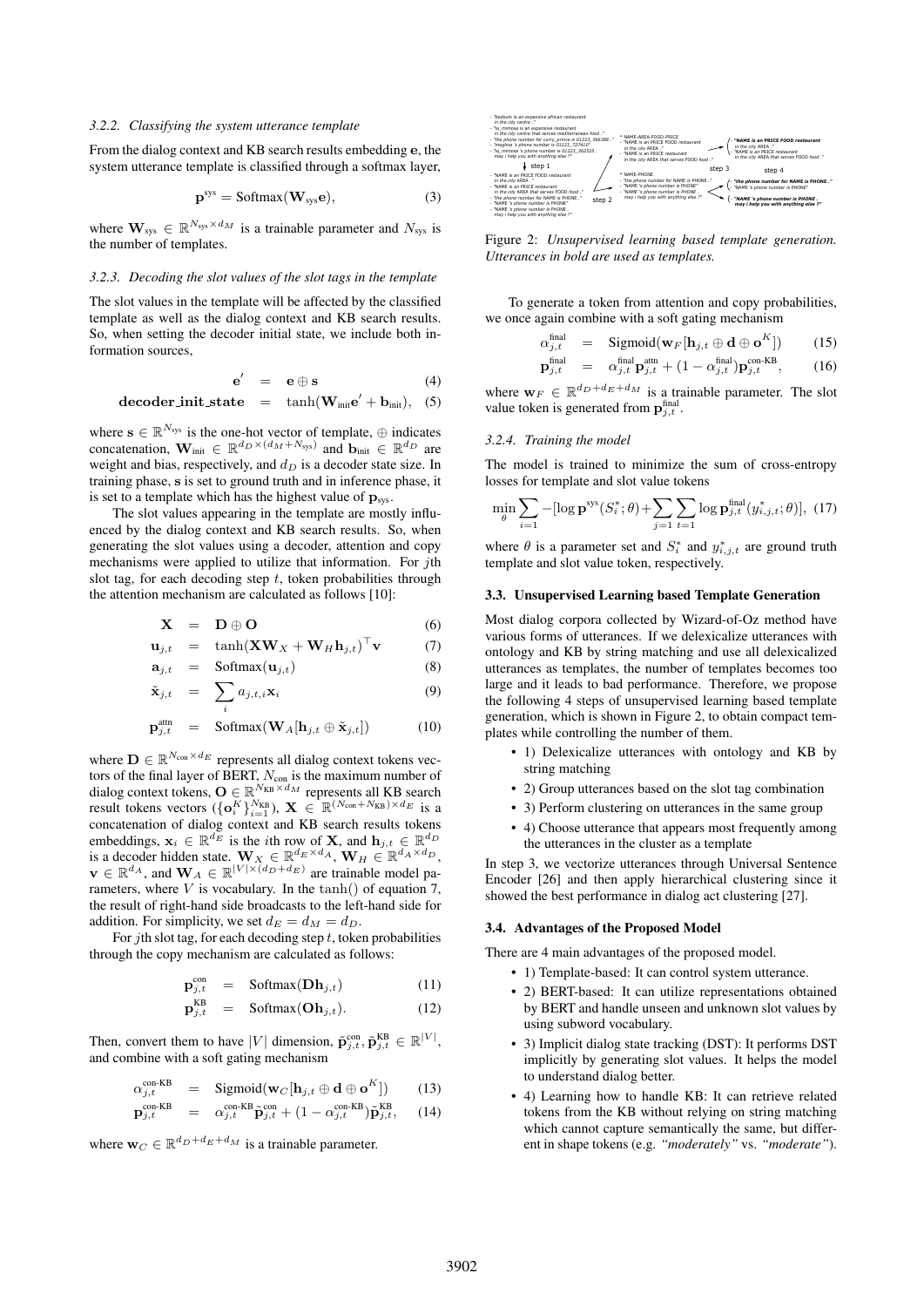| Weight | #    | Metric      | $#$ epochs |      |      |      |      |      |
|--------|------|-------------|------------|------|------|------|------|------|
| tying  | hops |             | 40         | 48   | 56   | 64   | 72   | 80   |
| Adj    | 3    | <b>BLEU</b> | 14.8       | 15.7 | 15.8 | 16.7 | 16.4 | 17.0 |
|        |      | F1          | 58.4       | 58.9 | 60.5 | 61.6 | 62.2 | 62.0 |
|        | 6    | <b>BLEU</b> | 14.3       | 15.3 | 15.8 | 16.4 | 16.9 | 16.3 |
|        |      | F1          | 57.3       | 58.3 | 59.8 | 60.4 | 62.1 | 61.8 |
| Layer  | 3    | <b>BLEU</b> | 13.8       | 15.3 | 16.0 | 16.0 | 16.6 | 16.8 |
|        |      | F1          | 57.0       | 59.1 | 60.4 | 60.9 | 61.9 | 61.6 |
|        | 6    | <b>BLEU</b> | 13.7       | 14.8 | 15.2 | 15.9 | 16.0 | 16.2 |
|        |      | F1          | 56.7       | 57.2 | 59.8 | 60.8 | 61.4 | 61.3 |

Table 1: *Experimental results according to various settings. Scores are the average of 5 experiments.*

| Model               | BLEU         | Entity F1    |
|---------------------|--------------|--------------|
| Attn seq2seq $[30]$ | 7.7          | 25.3         |
| Ptr-UNK [31]        | 5.1          | 40.3         |
| <b>KVRet</b> [32]   | 13.0         | 36.5         |
| Mem $2$ Seq [15]    | 14.0         | 52.4         |
| MM [17]             | 15.9         | 61.4         |
| <b>Durs</b>         | $16.4 + 0.2$ | $62.2 + 0.4$ |

Table 2: *Comparision with other models. Scores are the average and standard error of 5 experiments.*

# 4. Experiments

## 4.1. Dataset

We use a restaurant search domain, CamRest [28], to evaluate our model. It consists of 406, 135, and 135 dialogs for Train, Dev, and Test set, respectively, and there are 7 slots in total, including 3 informable slots (area, food, price range). Since the experimental results on this dataset are different slightly from paper to paper due to differences in preprocessing, we used a dataset preprocessed and released by Reddy et al. [17].

# 4.2. Experimental Settings

We perform mini-batch training with batch size 8 using Adam optimizer [29]. The initial learning rate was set to 5e-5 and the number of training epochs was tested up to 80. The maximum sequence length was set to 64 for both BERT and MemN2N.

The use of subwords has the advantage of being able to respond to unseen and unknown slot values, but some words within the domain were over tokenized (e.g.  $"don\_paguale\_pizeria" \rightarrow ['"don", "."," "pas", "#qual",$ *"##e"*, *" "*, *"pi"*, *"##zz"*, *"##eria"*]). Such excessive tokenization decreases the number of tokens that can be encoded and degrades performance since the number of decoding steps increases. To bypass this problem, we replaced *[unusedXX]* tokens, which are not used but exist in BERT vocabulary, with domain words to prevent excessive tokenization while utilizing the pre-trained BERT.

## 4.3. Results and Analysis

Table 1 shows the experimental results with different types of weight tyings and the number of hops and training epochs. In Table 1, BLEU measures the n-gram overlap with the ground truth system utterance, and Entity F1 is the F1 score of slot value entities appearing in the utterance [17]. It shows that adjacent weight tying achieved slightly better results than layerwise, and as the number of training epochs increases, performance tends to increase and then converge. Also, the number of hops didn't affect the score as the number of epochs is increased. The scores written in bold in Table 1 were the results that achieved the highest BLEU + Entity F1 in the Dev set.

|                  | Case 1                                                                                                    |  |  |  |  |  |
|------------------|-----------------------------------------------------------------------------------------------------------|--|--|--|--|--|
| Context          | User: "hello, i am looking for an expensive restaurant that serves australian food."                      |  |  |  |  |  |
| <b>KB</b>        |                                                                                                           |  |  |  |  |  |
| GT               | "there are no records matching your request for an expensive restaurant serving australian food.          |  |  |  |  |  |
|                  | may i help you find a different restaurant ?"                                                             |  |  |  |  |  |
|                  | "i'm sorry, there are no expensive restaurants that serve australian food.                                |  |  |  |  |  |
| Ours             | can i help vou with something else ?"                                                                     |  |  |  |  |  |
|                  | Case 2                                                                                                    |  |  |  |  |  |
| Context          | User: "is there a cheap restaurant serving belgian food ?"                                                |  |  |  |  |  |
|                  | System: "what area are you interested in ?"                                                               |  |  |  |  |  |
|                  | User: "i do not care what area it is in."                                                                 |  |  |  |  |  |
|                  | System: "there are no cheap belgian restaurants . would you like to change your query ?"                  |  |  |  |  |  |
|                  | User: "how about a cheap restaurant serving italian food ?"                                               |  |  |  |  |  |
|                  | System: "api_call italian dontcare cheap"                                                                 |  |  |  |  |  |
|                  | User: " <silence>"</silence>                                                                              |  |  |  |  |  |
|                  | ["la_margherita", "west", "italian", "cheap", ].                                                          |  |  |  |  |  |
|                  | ["da_vinci_pizzeria", "north", "italian", "cheap", ],                                                     |  |  |  |  |  |
| KB               | ["ask", "centre", "italian", "cheap", ],                                                                  |  |  |  |  |  |
|                  |                                                                                                           |  |  |  |  |  |
| GT               | "da_vinci_pizzeria serves italian food in the cheap price range and in the centre of town,                |  |  |  |  |  |
|                  | is there anything else i can help you with ?"                                                             |  |  |  |  |  |
| O <sub>urs</sub> | "for which would you like more information, the la margherita, or the da vinci pizzeria."                 |  |  |  |  |  |
|                  | Case 3                                                                                                    |  |  |  |  |  |
|                  | User: "i am looking for a restaurant that is in the expensive price range and in the south part of town." |  |  |  |  |  |
|                  | System: "there are results matching your query . would you like mexican, italian, chinese, or indian?"    |  |  |  |  |  |
| Context          | User: "let 's go with italian food."                                                                      |  |  |  |  |  |
|                  | System: "api_call italian south expensive"                                                                |  |  |  |  |  |
|                  | User: " <silence>"</silence>                                                                              |  |  |  |  |  |
|                  | System: "frankie_and_bennys is an expensive italian eatery in the south part of town.                     |  |  |  |  |  |
|                  | would you like any additional information about this restaurant ?"                                        |  |  |  |  |  |
|                  | User: "address and phone number"                                                                          |  |  |  |  |  |
| $\overline{KR}$  |                                                                                                           |  |  |  |  |  |
| GT               | "the address is cambridge leisure park clifton way cherry hinton.                                         |  |  |  |  |  |
|                  | the phone number is 01223,412430."                                                                        |  |  |  |  |  |
| Ours             | "NAME is located at 01223_412430 and the phone number is 01223_412430."                                   |  |  |  |  |  |

Table 3: *Comparison between ground truth (GT) system utterances and utterances generated by the proposed model.*

In Table 2, we compare our model with other existing models. The results of other models are reported from Reddy et al. [17]. Our model achieved state-of-the-art results in both scores.

#### 4.4. The Effect of MemN2N based KB Encoding

To investigate the ability to handle KB search results through the MemN2N, we removed MemN2N and modified the model to encode dialog context and KB search results, respectively, through two different BERT models. In the same setting in Table 2, BLEU and Entity F1 decrease from 16.4 to 13.7 and from 62.2 to 53.6, for each. From this result, it can be seen that independent encoding cannot focus on KB search results related to the dialog context despite the attention and copy mechanisms. Therefore when encoding KB search results, it seems essential to explicitly reflect the dialogue context similar to our model.

#### 4.5. Utterances Generated by the Model

Table 3 compares the ground truth system utterances and utterances generated by the proposed model. In Case 1, the model selected a semantically similar template and decoded the proper slot values. So, it generated an appropriate system utterance, even if it is not the same as the ground truth. In Case 2, the model decoded multiple slot values for one slot tag, *NAME*. However, in Case 3, *NAME* slot fails to be decoded and a slot value of *PHONE* slot is decoded in the position of *ADDRESS* slot. This seems to be due to all slots sharing one decoder.

## 5. Conclusions

In this paper, we propose a model that can overcome the limitations of the existing end-to-end task-oriented dialog systems. Also, we present an unsupervised learning based template generation method. Our model achieved state-of-the-art results in a restaurant search domain and we show that it can generate appropriate system utterances.

# 6. Acknowledgements

This work was supported by IITP grant funded by the Korea government (MSIT) (2019-0-00004, Development of semisupervised learning language intelligence technology and Korean tutoring service for foreigners).